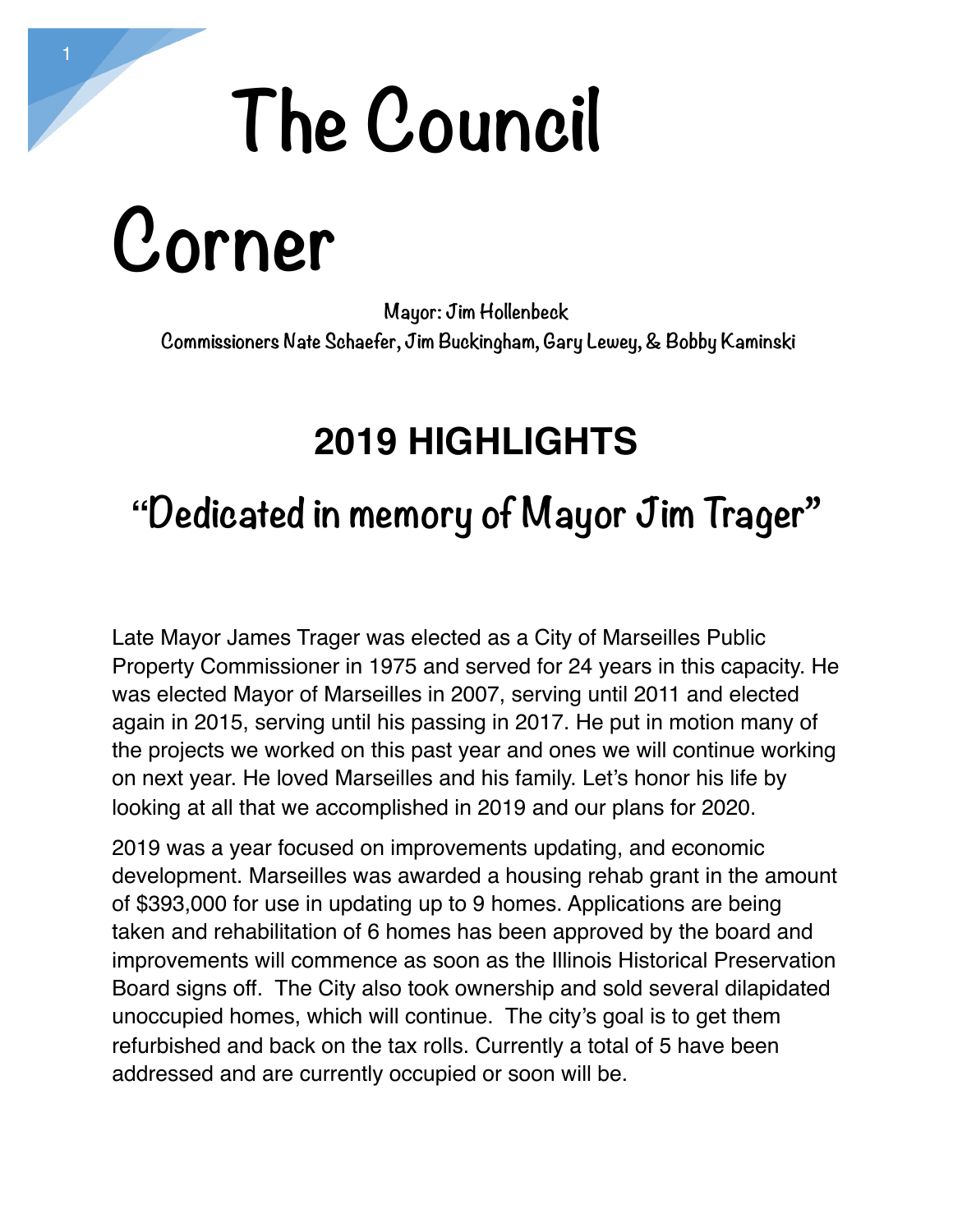# **The Council**

**Corner** 

**Mayor: Jim Hollenbeck Commissioners Nate Schaefer, Jim Buckingham, Gary Lewey, & Bobby Kaminski** 

The City was able to complete the Fillebrowne Street project that included new water and sewer lines along with the new road. Landscaping and seeding will be done in the spring. Drainage was improved on Orange Ave and Lawrence Ave. The Young Street culvert was completed. The City is applying for the 2nd phase of the Rutland sidewalk.

As part of the economic development plan, the City's website was rebuilt, social media pages were created and current pages improved along with the

development of the transparency portal on the website. City also initiated a Business Outreach Program to assist businesses with marketing and promotion.

Lighting was placed along the river walk.

K9 Officer Tucker was added to the force. Tucker is trained for drugs and tracking.

The City was awarded and completed a 1.2 million levee improvement project. Project has been completed and now the city will not have to sandbag the North Side Wastewater Plant in the event of flood waters.

We also submitted a grant application for 200k for a boat launch and park near Nucor. **Mayor Hollenbeck was advised On January 13th that the City had been awarded the 200k grant. This is a great way to start the New Year.**